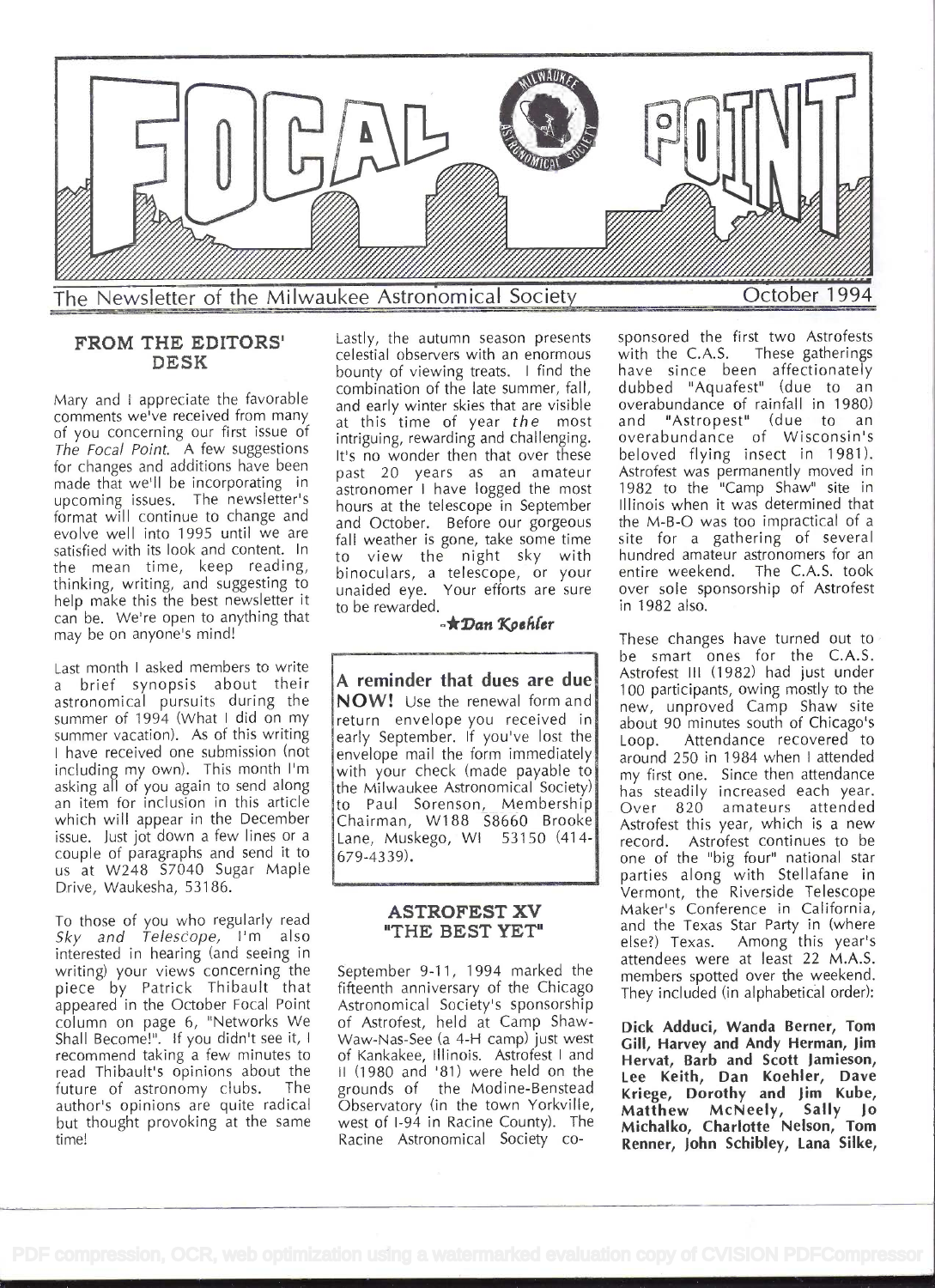Peter Smitka, and Mike and Benjamin Wolkomir. (My apologies to any M.A.S. member who attended and was not recognized in this listing. The oversight is not intentional.)

The 1994 edition of Astrofest will probably go down in history as one of the warmest. Friday evening's by viewing was fair. The sky remained clear overhead until about midnight. Distant thunderstorms moved along the northern horizon (in the direction of Chicago) and to the east (over Indiana) throughout the evening. A mild rain shower occurred over the camp about 4:00 a.m. Saturday. Saturday's temperatures moved up quickly into the upper 80's to near 90, with a blistering bright sun throughout the day. evening was a little cooler than Friday night (and wetter because of a fairly heavy dewfall), but it remained clear all night right up to sunrise on Sunday.

Astrofest is primarily a telescope maker's and observer's party, and but t<br>awards are presented for the most. The awards are presented for the most innovative and well-built instrument designs. An astrophotography contest is held annually also. Scott Jamieson received one of a dozen or so citations presented this year for years. the "construction and display of a very stable equatorial mount for a 4 inch f/15 refractor using low-tech bearings". This mount will be donated to the M.A.S. and used in the operation of the Society's Edmund refractor, which was donated by Mike Wolkomir several years ago. (THANKS SCOTT AND MIKE!!) Over the past 15 years, several M.A.S. members have been recognized at Astrofest with telescope making and photography awards.

lt would be nearly impossible to estimate accurately the number of 'scopes scattered about the five-acre observing field this year, but a rough guess would be about 150, or one telescope per 5 or 6 attendees. What's most interesting is that each year nearly all the 'scopes present are home-built, many with unique and unusual design characteristics. That's the beauty of this event. You can gather ideas from other amateurs by examining their instruments and asking questions. I have never met <sup>a</sup> fellow amateur at Astrofest who Anyor<br>didn't enjoy telling me the stories year didn't enjoy telling me the stories behind their home-built telescope.

The other main feature of Astrofest is the "Astro-Swap and Flea Market" of both new and used equipment. In years past this took place mostly on Saturday morning, but now it begins by mid-afternoon on Friday and continues through late Saturday afternoon! Literally thousands of astronomical items are for sale or trade, from telescope parts and accessories to jewelry and crafts.

An amateur paper session was held in the main assembly hall of the camp on Saturday morning, and Richard Berry gave a presentation there on Saturday afternoon about building and using CCD cameras.

Attendees can bunk in cabins that sleep ten each, or pitch tents, popup campers, RV's, or vans nearly<br>anywhere around the camp. Food anywhere around the camp. is available on site to the first 250 people who register early enough, but the meals usually sell out quickly. Northwest Suburban Astronomers from the Chicago area have served "Astrodogs" (hot dogs with condiments) on Friday evening and Saturday noon for the past two The other meal option, chosen by most attendees, is to bring in and prepare their own food. Those who care to can explore the more than 150 acres of Camp Shaw on their own on Friday, Saturday, or early Sunday. There are trails through the heavily forested camp that take hikers along a wide creek flowing through the site. Most attendees enjoy just lounging and relaxing around telescopes and astronomy talk in the afternoons.

Astrofest '94 was, like its predecessors, a huge success. Kudos are in order for General Chairman Mike Barrett and his staff of 39 C.A.S. volunteers and many members of two boy scout troops for their outstanding work. A new feature of Astrofest this year were the more than 90 "attendee volunteers" who signed on to help run Astrofest when they preregistered. Several M.A.S. members assisted with event operations and were rewarded for their efforts with a very nice T-shirt.

Anyone who attended Astrofest this will receive the 1995 registration information about mid-July. Anyone not on the Astrofest mailing list can write anytime to: Astrofest, P. 0. Box 596, Tinley Park, IL 60477. If you're thinking about attending Astrofest XVI think seriously about pre-registering. The Astrofest committee is considering elimination of "walk-on" registration in future years, or making it extremely expensive to do so!

#### $-\bigstar$ Dan Koehler

# LIBRARY NEWS

There are no new books in the Observatory's collection to report this month, but I would like to put in <sup>a</sup>good word for one of last month's listings.

"To A Rocky Moon" (Wilhems, 1993) is written from an insider's view of the Apollo program. The book traces the story of NASA's lunar program from before its inception, as <sup>a</sup>response to Russian initiatives, to the gathering of the last sample of lunar crust. The book's anecdotal style provides insight into the personalities of the astronauts as revealed during their training, and later as they carried out their missions. The opposing theories of the scientists involved in the moonlanding project play out dramatically throughout the story, including the vigorous debate concerning the feasibility and wisdom of even placing a man on the lunar surface.

Interestingly, Eugene Shoemaker (of recent S-L-9 fame) had a major role in evaluating potential landing sites. He recognized early on in the project that nearly all lunar basins and craters are of impact origin.

The book emphasizes the prominent role of geology in the Apollo program, but this is explained well within laymen's understanding. The author also underscores how science was carried out in the Apollo years within the context of NASA's policies, politics, and the career goals of the astronauts and geologists involved in the project.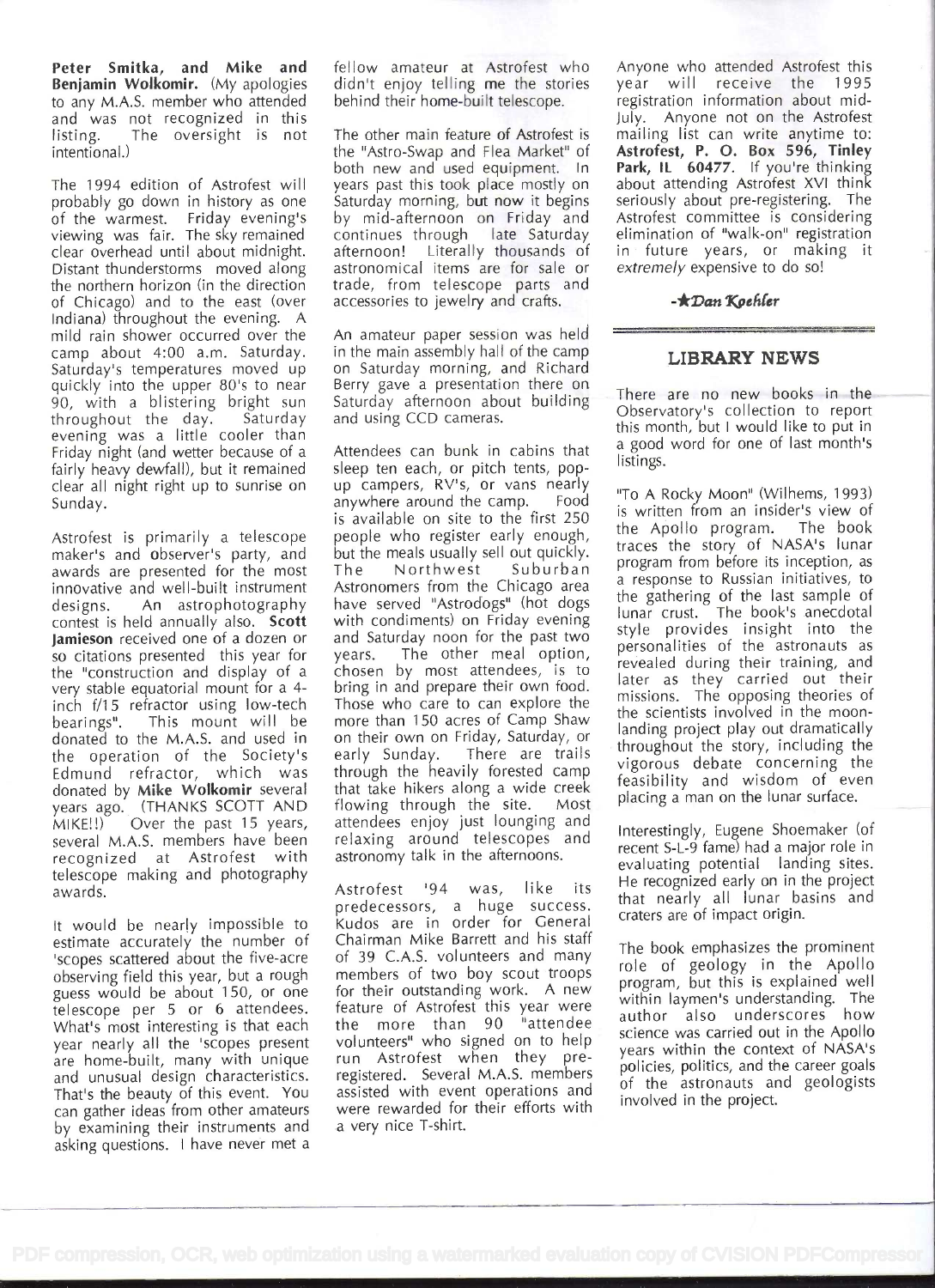# ANNUAL DINNER ANNOUNCEMENT

It's time once again for the annual MAS DINNER! Due to the request of members who attended last year's spring dinner, this year's dinner has been scheduled for the fall, so mark your calendar for Friday, October 21, 1994 and join us! Klemmer's Williamsburg Inn will again host our event. Last year, Klemmer's received universal praise from M.A.S. members for <sup>a</sup> beautiful guest room and great food!

The festivities will begin at 5:30 P.M. with conversation around a cash bar. Dinner is scheduled for 6:30 P.M., and our program will start at 8:00 P.M.

Dinner entrees include your choice of Filet Mignon, Stuffed Pork Chop, or Orange Roughy. All entrees include a salad, potato, vegetables, rolls, and beverage. Klemmer's entrees are excellent!

Our after-dinner speaker will be Dr. Robert Greenler. Dr. Greenler shares our fascination with the sky. He has extensively studied beautiful and previously unexplained or misunderstood atmospheric sky phenomena such as halos, sun dogs and sun pillars. He has traveled to the bottom of our planet to view these wonders from the South Pole! Dr. Greenler's enthusiasm is infectious, so don't be surprised if you gain a new appreciation for less than perfectly crystal clear skies! Dr. Greenler's talk, entitled HALOS, SUNDOGS AND SCIENCE will start at 8:00 P.M. Following his talk, Dr. Greenler has agreed to autograph in a unique way, your copy of his book Rainbows, Halos and Glories (which is now available in soft cover). If you have his book, bring it along!

| Date:     | Friday, October 21, 1994                                                |        |                                          |                      |  |
|-----------|-------------------------------------------------------------------------|--------|------------------------------------------|----------------------|--|
| Location: | Klemmer's Williamsburg Inn<br>10401 West Oklahoma Ave.<br>Milwaukee, WI | Times: | <b>Cocktails:</b><br>Dinner:<br>Program: | 5:30<br>6:30<br>8:00 |  |

TEAR - OFF FORM HERE AND RETAIN UPPER PORTION FOR YOUR REFERENCE

# MILWAUKEE ASTRONOMICAL SOCIETY DINNER, OCTOBER 21, 1994

NAME:

| <b>Entree</b>       | No.                                                     | Cost ea. | <b>Total</b> |
|---------------------|---------------------------------------------------------|----------|--------------|
| <b>Filet Mignon</b> |                                                         | \$17.00  |              |
| Pork Chop           | $\frac{65}{3200}$ = $\frac{15}{320}$ = $\frac{15}{320}$ | \$15.50  |              |
| Orange Roughy       |                                                         | \$16.00  |              |
|                     |                                                         | Total:   |              |

Make your check payable to: The Milwaukee Astronomical Society

Mail to: Tom Renner Your reservation must be received by October 17 2605 North University Drive, Apt. <sup>F</sup> Waukesha, WI. 53188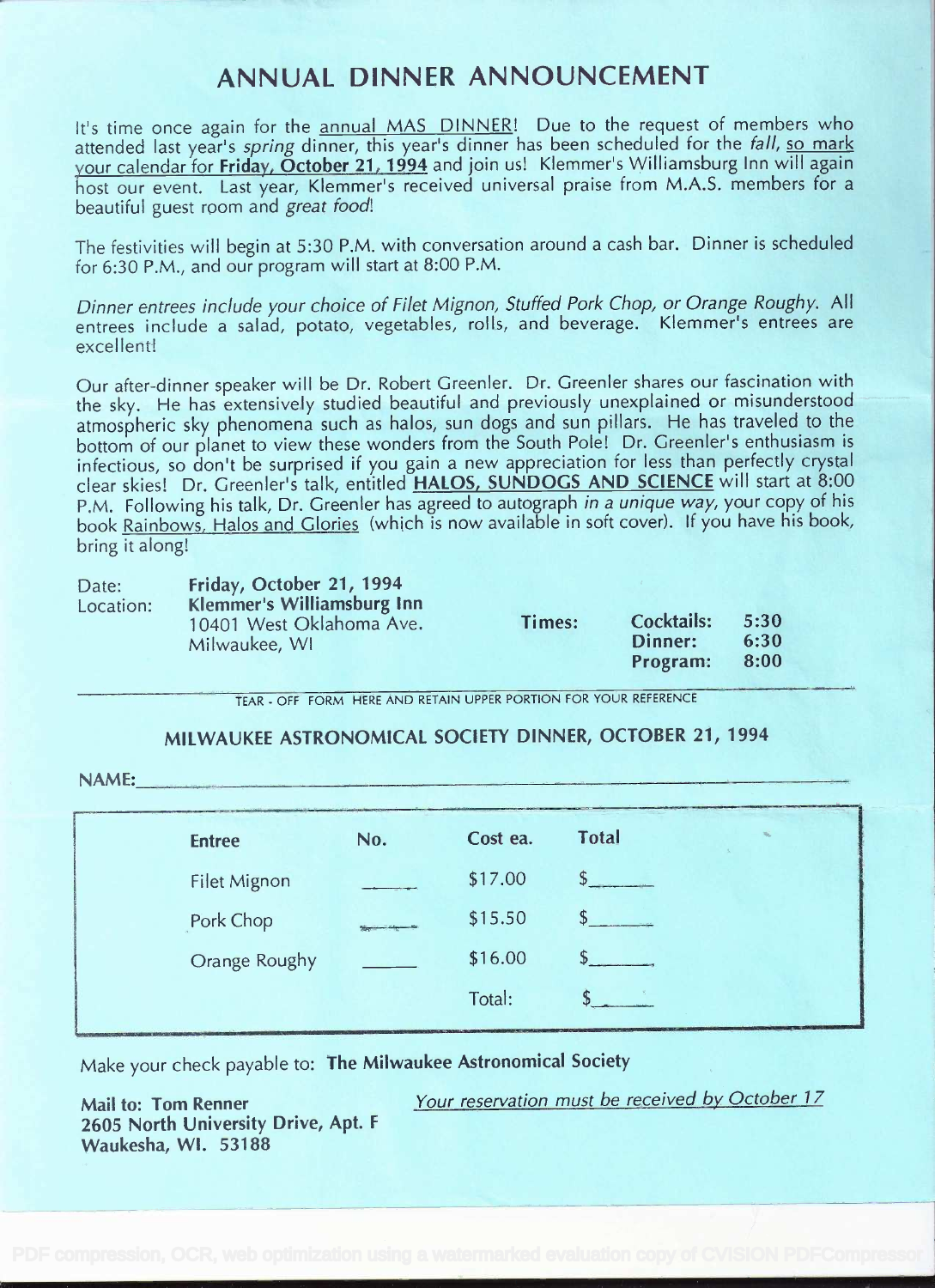NOTE: I plan to take the Observatory's copy of "Rainbows, Halos, and Glories" to the annual M.A.S. dinner for Dr. Greenler's "unique" autograph. If the book is out on loan at the time of the dinner (October 21), the borrower is charged with bringing it to Kiemmer's that evening. Failure to do so will result in that person being changed into a sundog!

 $\star$ Sally Waraczynski

#### QUICK REMINDERS AND **NOTICES**

**\* \* TWO FORMAL M.A.S.**<br>MEMBERSHIP GATHERINGS GATHERINGS REMAIN IN 1994: the annual M.A.S. Dinner at Klemmer's Williamsburg Inn on Friday, October 21 (reservations required, see insert for details in this issue) and the regular membership meeting on November 18 in the lower level meeting room of the National Regency Retirement Home, 13750 West National <sup>ste</sup> Avenue, New Berlin. As reported last month, Program Chairman Tom Renner (524-0932, evenings), among other members, will attempt to plan some sort of holiday get-together for December. Call Tom if you have any suggestions.

 $\star \star$  WHILE WE'RE ON THE SUBJECT OF MEETINGS, members are reminded to forward suggestions for membership meeting site alternatives (to National Regency, **SUMEUNI** that is) to Tom Renner. As stated last month, we are looking for a potential site near a freeway with **AND** availability on Friday evenings from about 7:30 to 10:30 p.m. with adequate parking and security. The site should have a meeting room or auditorium that can accommodate 75 or more people and be available for our use free of charge.

**\*\* MEMBERS ARE ONCE AGAIN** REMINDED ABOUT THE UP-COMING VOTE ON THE teles PROPOSED BY-LAWS CHANGES at the November 18 meeting at National Regency. Refer to the mailing dated August 29 sent to all active members of record on September 1. Members who have joined since this mailing was made are encouraged to vote on

November 18 as well. M.A.S. members not in possession of the proposed changes should contact any Officer or Director and ask to obtain a copy. See the listings on the last page of this issue.

Time will be set aside at the November 18 meeting to answer any questions members may have about the proposed changes. You may also contact any Director or Officer with comments and questions prior to the meeting.

\*\*THE M.A.S. CONTINUES TO BE IN NEED OF A MEMBER TO CHAIR THE NOMINATING COMMITTEE. As reported in the September newsletter, this person will be responsible for finding candidates for the four Board positions and all Officer positions opening next May. Additionally, this person could assist the President in recommending candidates to fill standing committee chairmanships.

Two incumbent directors will be stepping down next May, and one current director must leave the Board due to the succession rules of the by-laws. Ail current officers are eligible for re-election, but all may not choose to do so.

Contact M.A.S. President Matthew McNeely (354-5347, evenings) if you would like to volunteer for this **VISIT** very important job!

**\*\*WE ARE STILL LOOKING FOR** SOMEONE TO ASSUME THE building<br>DUTIES OF ROSTER afternoons. ROSTER MAINTENANCE COORDINATOR ALCOR. The qualified candidate **must** own or have ready access to a PC with a database program (and knowledge of how to use them effectively) and the ability to print mailing labels. The Astronomical League Executive Secretary prefers to receive all changes to the M.A.S. membership roster electronically via modem now, so it would be best if our candidate's<br>PC system to have good system to have telecommunications capabilities as well. Contact Matthew McNeely (354-5347, evenings) if you can help.

\*\*IF YOU WOULD LIKE TO OBSERVE THE FALL SKIES but don't have a telescope, don't despair!! Remember that the M.A.S. has two loaner telescopes (8-inch Dobsonian -style reflectors, with eyepieces and star charts) available for member's exclusive use. Contact either loaner telescope coordinate for details:

Rich Sterle, 8115 West Waterford Avenue, Greenfield, 543-7459 (evenings).

Randy Welniak, 2820 North 79th Street, Milwaukee, 771-4726 (evenings).

\*\*AND WHILE YOU'RE USING THOSE LOANER 'SCOPES (or you're own for that matter) consider trying one of the M.A.S. Observing Clubs. Lee Keith coordinates the operation of the Astronomical League's Messier and Herschel Club programs for M.A.S. members, as well as our own Burnham (multiple star) program. Upon fulfillment of observing requirements, the successful candidate receives a very nice certificate or lapel pin (or both in some cases). Observing programs have also been instituted for binocular users, and the M.A.S. supports these programs as well.

Contact Lee at 425-2331, evenings, for more information.

\*\*THE PUBLIC IS INVITED TO HISTORIC YERKES OBSERVATORY every Saturday morning from October 1 to June 1. Between June 1 and October 1 the is open Saturday afterhoons.. Fall is a perfect time to take a drive to Williams Bay, on the shores of Geneva Lake, and see the grandeur of what is arguably the most beautiful astronomical observatory in the U.S. The Observatory staff conducts two guided tours of the world's largest refracting telescope, the famous 40 inch Clark refractor, each Saturday morning, at 10:15 and 11:15. Admission is free, however the staff requests a donation of \$2 per person or \$5 per family. There is a small gift shop that sells T-shirts, sweatshirts, picture postcards, meteorites, and inexpensive astronomy books and star charts.

Yerkes is located at 373 West Geneva Street (Highway 67) on the west side of Williams Bay.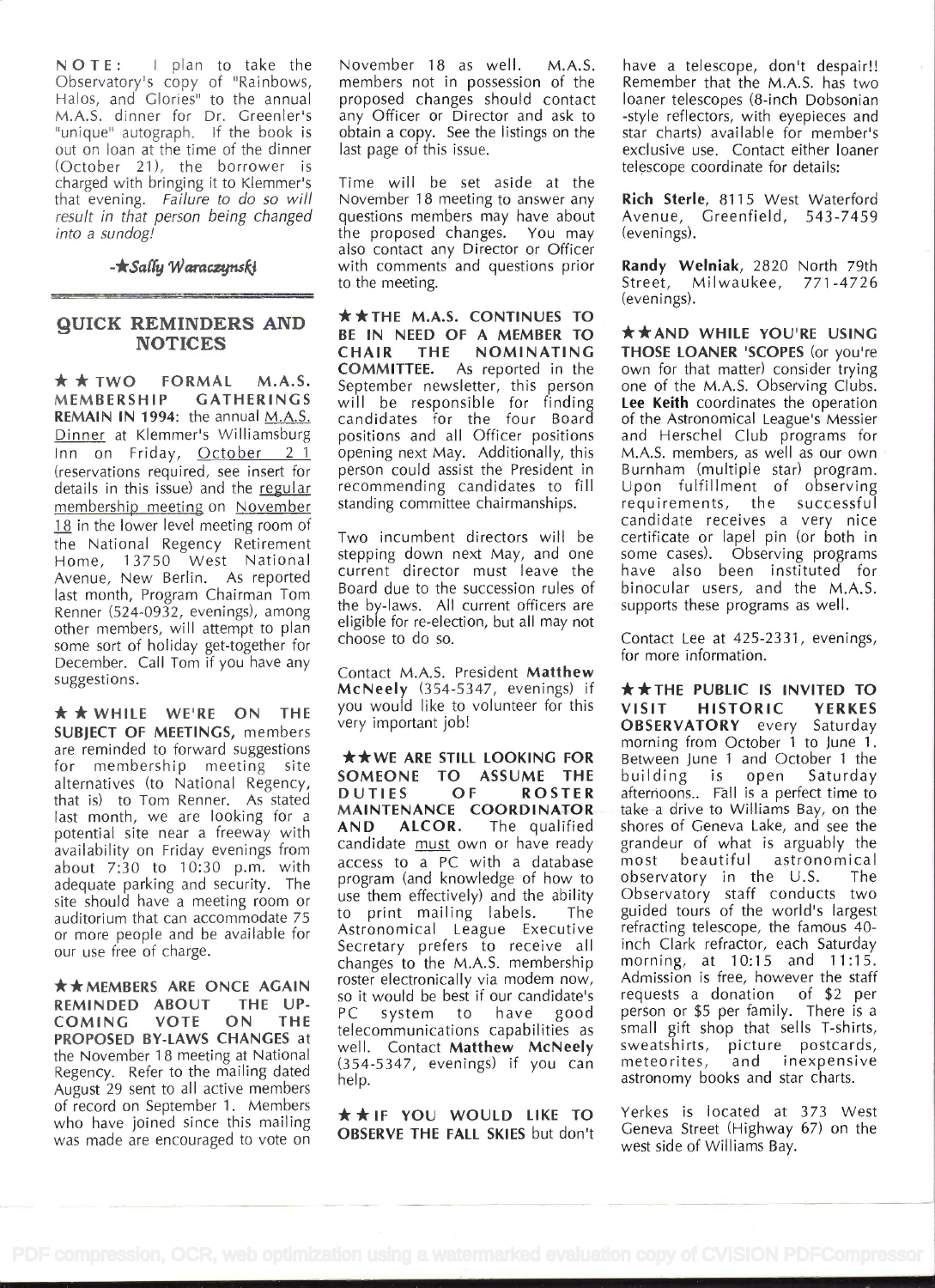# 1993's NEW MEMBERS (con't)

Tami Hellenbrand, Brookfield

Frank Kenney, Greendale

Peter Kirsch, Waterford

Eric Ianke, Milwaukee

Michael Malloy & Family, Whitefish <sup>B</sup>ay

Andy Manning, Milwaukee

Jim Mayer, New Berlin (rejoining)

Trisha McQuestion, Wauwatosa

Kirby Monroe & Family, New Berlin

Dr. Arun Parikh & Family, Oconomowoc (rejoining)

Joseph Payne, Milwaukee

Rene Peralta & Family, Shorewood

Benjamin Preuss-Petzlaff, Waukesha

Pamela Roper, Milwaukee

Sam Santacroce, Waterford

Sharon Schipper-Rau, Watertown (rejoining)

Robert Scott, Milwaukee

Paul Sorenson, Muskego

Kurt Sutter, Milwaukee

Greg Walter & Family, Brookfield

Richard Wasielewski, Franklin

Tyler Weggel, Milwaukee

Some of the members listed here were announced in the Focal Point once, but we did not have the time to check into this. At the risk of repeating some, we decided it was better to list everyone than risk leaving someone out.

So, on behalf of all the members of our great Society, welcome to all of you in "the class of '93'. We hope your stay with us is an enjoyable and long one!

-**\*MCK/DLK** 

# EYE ON THE SKY FOR NOVEMBER

November is typically one of the cloudiest months of the year in Wisconsin. Nonetheless, let's not lose sight of the celestial calendar! Here are a few things to at least know are going on during the month, even if we won't be able to observe them!

Nov 01 -- P/Comet Borrelly is at perihelion (its closest approach to the sun) at 6:00 a.m. CST. See the synopsis of this interesting object in  $\frac{0}{2}$ last month's Eye On The Sky column. There are finder charts in the October and November issues of Astronomy, pages 51 and 60

Nov 02 -- The Taurid meteors reach maximum tonight at a Zenithal Hourly Rate (ZHR) of about 12. The Taurid meteor stream is derived from P/Comet Encke, which has given rise to several minor meteor showers over the many centuries it has been orbiting the sun within the inner solar system.

Nov 03 -- New moon occurs at 7:35<br>a.m. CST. Today marks the Today marks the beginning of the second eclipse Fill season of 1994 with a total solar eclipse occurring from the eastern Pacific Ocean, proceeding across the South American countries of Chile, Peru, Bolivia, Paraguay, Argentina, and Brazil. The eclipse ends in the South Atlantic Ocean, below the African continent. No portion of the eclipse is visible from North America. Perigee, or the moon's closest approach to the Earth, occurs today also. The coincidence of perigee and new moon means tides could be higher than normal in coastal areas.

Nov 05 -- Mercury is at greatest western elongation (18.9 degrees)  $^{(May 24-4)}$ <br>this merginal look for it 20 to 4E America. this morning). Look for it 30 to 45 minutes before sunrise in the eastern sky. This is the best morning view of 1994.

Nov 10 -- First quarter moon at 12:14 a.m. CST.

Nov 17 -- The Leonid meteor shower s at its peak this evening. This is probably the weirdest meteor  $\frac{NQ}{N}$ shower known. It is derived from que P/Comet Temple-Tuttle which has a period of 33.17 years. The comet's at sunset.

orbit is thought to have been greatly perturbed by a close approach to Uranus in AD. 126, sending it on regular close approaches to Earth and creating the annual meteor shower we now see. There is evidently a huge swarm of meteoric material behind the main body of the comet as evidenced by meteor storms that regularly occur just after the comet returns to perihelion. The last such occurrence was on the night of November 16-17, 1966 when observers on the west coast of the United States witnessed a rate of 150,000 meteors per hour, and as many as 40 per second! This ranks as the greatest meteor shower in recorded history. We can next expect such a burst of activity in either 1998 or 1999, when the comet again returns to our realm of the solar system. The Leonids are the swiftest travelers of all meteors at <sup>71</sup>km/sec, near the theoretical maximum for meteoric material. Expect a ZHR of about 10 to 15, but the Full Moon will, unfortunately, interfere with observing this year. You should expect to see at least the brighter members of this shower though. The radiant is in the "Sickle" or head or Leo, and rises about 11 p.m. tonight.

Nov 18 -- Full moon occurs at 12:57 CST. This is the "Frosty" or "Beaver" Moon. The eclipse season ends this evening with a deep penumbral lunar eclipse, which is still just barely detectable to the eye. The moon will make contact with the diverging outer edge of the Earth's shadow beginning about 10:26 p.m. on the 17th and ending about 3:02 a.m. on the 18th. This is the fourth and final<br>eclipse of 1994. There were two eclipse of 1994. excellent solar eclipses (the May 10th annular and the Nov 3rd total) in addition to a partial lunar eclipse (May 24-25) not visible in North Koehler's Law of Coincidence indicates that this night is sure to be a clear one (Full Moon coinciding with an unspectacular eclipse. I'll see you at the membership meeting instead!).

Nov 26 -- Last quarter moon at 1:04 a.m. CST.

Nov 28 -- Saturn is at eastern quadrature this evening, 90 degrees east of the sun and on the meridian  $-\star$  DLK.